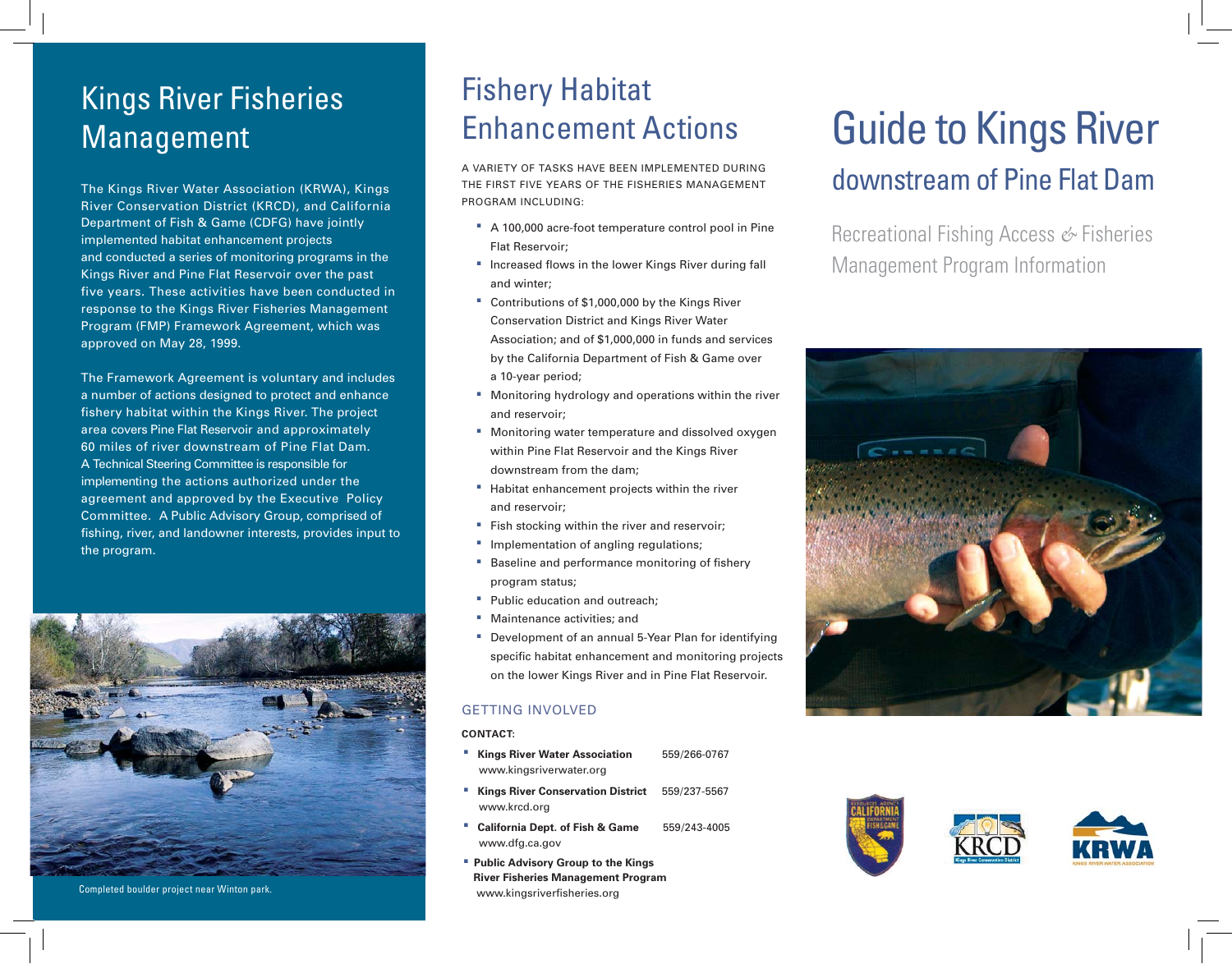## Recreational Facilities

#### CAMPGROUNDS

Campgrounds with bathrooms, running water, fire pits, barbecues, and picnic tables are available at the Pine Flat Recreation Area and Choinumni Park. The parks are managed and maintained by the County of Fresno. Campgrounds are also located around Pine Flat Reservoir and are managed and maintained by the U.S. Army Corps of Engineers. Camp sites are available in the Sierra and Sequoia National Forests, and Kings Canyon National Park located upstream of Pine Flat Lake.

#### DAY-USE / PICNIC SITES

Day-use/picnic areas with bathrooms, running water, barbecues, and picnic tables are available at Pine Flat Recreation Area, Choinumni Park, Winton Park, and Avocado Lake Park. The parks are managed and maintained by the County of Fresno. Day-use/picnic areas also are found around Pine Flat Reservoir and are managed and maintained by the U.S. Army Corps of Engineers.

#### UNDEVELOPED PARK SITES

Undeveloped park areas without any facilities located on the river are available at Kings River Recreation Park and Green Belt Park. The areas provide natural habitats with hiking and nature viewing opportunities. The parks are managed and maintained by the County of Fresno.

#### LOCAL SERVICES

A post office, store with fishing bait and gear, supplies, and gas, and a Fresno County library are located in Piedra. Other supply stores are found in Sanger, Centerville and Tivy Valley, and restaurants may be found in Sanger, Centerville and Minkler. Boating and fishing recreation is available from marinas on Pine Flat Reservoir.

## Commonly Used Bait, Flies & Lures

#### FALL — WINTER

**During fall and winter, flows in the river can range from** minimum levels to large flood releases. Commonly used **baits and lures during this time period are noted below.**

- · **Spin-casting**: Powerbait, salmon eggs, nightcrawlers, and spinners.
- **Flyfishing:** Dry and wet flies such as Kings River caddis, muddler minnow, woolybugger, Royal Coachman, blue wing olive, and blue dun or spinner.

#### SPRING — SUMMER

**During spring and summer, flows in the river are usually high and may be up to several thousand cubic feet per second. Commonly used baits and lures during this time period are noted below.**

- · **Spin-casting:** Powerbait, salmon eggs, spinners, and small minnow imitations.
- **Flyfishing:** Dry flies, wet flies, and nymphs such as Kings River caddis, Prince nymph, woolybugger, Elk-hair caddis, mosquito, and caddis larvae.

Fishing success is high year-round in areas where trout are stocked. Fishing success is high in fall and winter when river flows have decreased, fish are concentrated, and river wading is easier.

Fish population sampling in the Kings River using backpack electroshockers.



## Fishing Opportunities

The river is open to recreational angling for trout year-round, but is closed year-round to fishing between the Army Corps bridge and Pine Flat Dam.

See the official *Freshwater Fishing Regulations* by the Department of Fish & Game (DFG) for current bait, gear, location, general angling restrictions, and license requirements.

#### TROUT FISHING: HARVEST REACH(**FIVE TROUT BAG LIMIT)**

Public fishing access to Kings River in the reach from the Army Corps bridge below Pine Flat Dam to Cobbles (Alta) Weir includes Pine Flat Recreation Area, Kings River Recreation Park (undeveloped), Choinumni Park, and Winton Park. The Department of Fish & Game commonly plants hatchery-reared, catchable-size rainbow trout at the bridge below Pine Flat Dam, Choinumni Park, and Winton Park. Trout are also stocked in Avocado Lake during the winter and early spring. Catchable trout are usually stocked twice per week in the fall and winter, and once per week in the spring and summer. **Remember: the lake in Avocado Lake Park is** the only area within the park where fish may be taken.

#### TROUT FISHING: CATCH & RELEASE REACH**(ZERO TROUT BAG LIMIT)**

Public fishing access in the reach from Cobbles (Alta) Weir downstream to the Highway 180 crossing includes Avocado Lake Park and Green Belt Park (undeveloped). Public access areas are nestled between privately held properties where access is prohibited without landowner permission. The Department of Fish & Game, in cooperation with the Fisheries Management Program, stocks hatchery reared, subcatchable-size rainbow trout (4-6" long) during the winter. **Remember: in this reach,**  only artificial lures may be used and all hooks must **be barbless.** 

#### **To report poachers, call CALTIP: 1-888-DFG-CALTIP (1-888-334-2258) .**

To report on your fishing experience on the Kings River, please visit the Public Advisory Group's website: **www.kingsriverfi sheries.org**  Your feedback is extremely valuable to the overall success of the program.



All fish caught in the Cobbles (Alta) Weir reach must be returned.